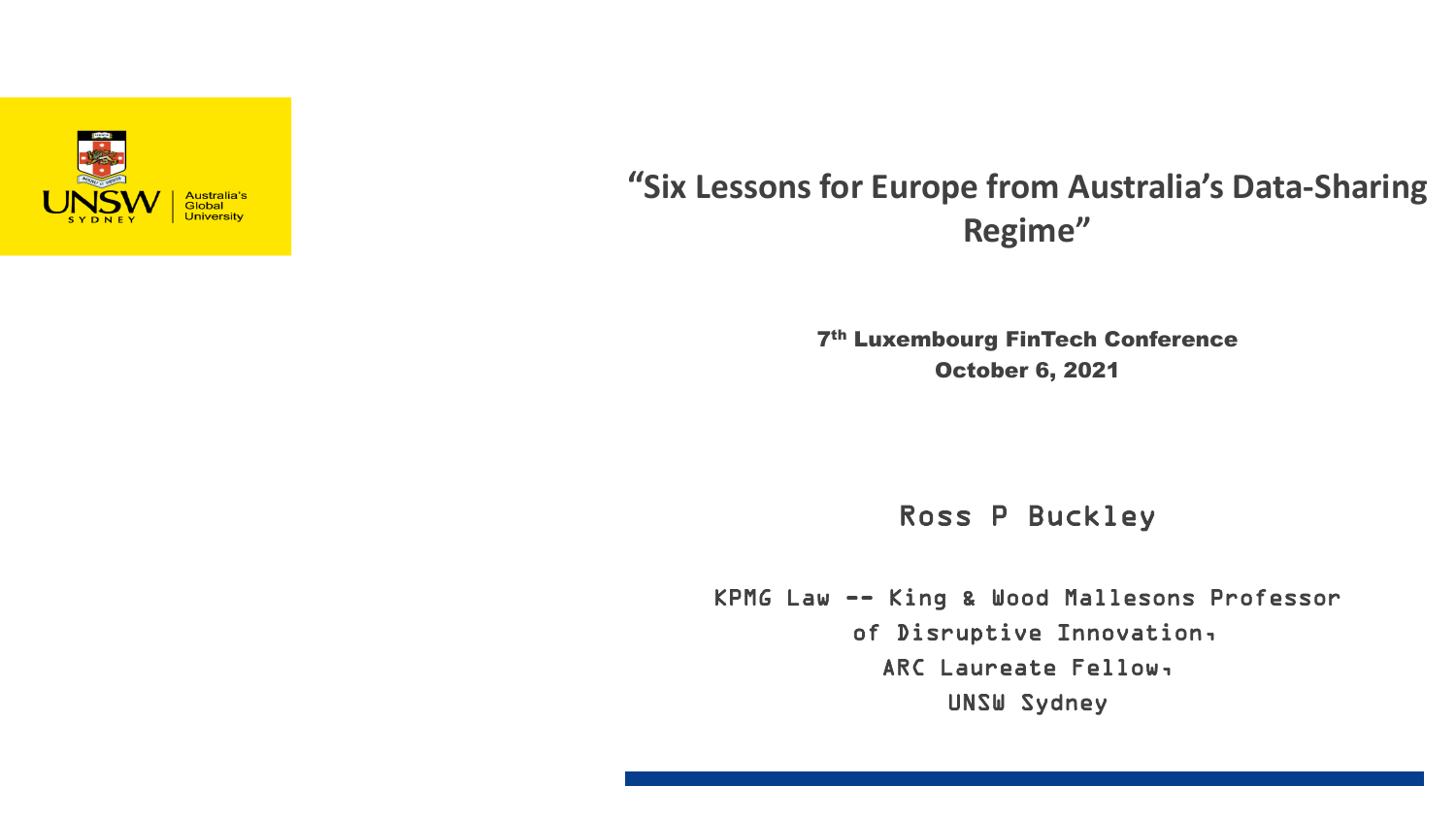### **Data, Its Nature and Value**

"Data is the new oil" was all one heard a few years ago.

- This aphorism was meant to suggest data's value. But it said something deeper. For data's value is not inherent – it is only of value if it is usable. Likewise oil. Who would want a barrel of it, if it couldn't be turned into petrol or plastics?
- So Data is like oil, but also differs from oil, because it is non-rivalrous. That means more than one party can use it, without its value decreasing. Oil, like most things, can only be owned by one entity and used by one entity at a time. Not so data.
- The EU's ambition is by 2030 to "enable the EU to become the most attractive, most secure and most dynamic data-agile economy in the world – empowering Europe with data to improve decisions and better the lives of all of its citizens".

I want to suggest today that EU has a long way to go if serious about that journey.

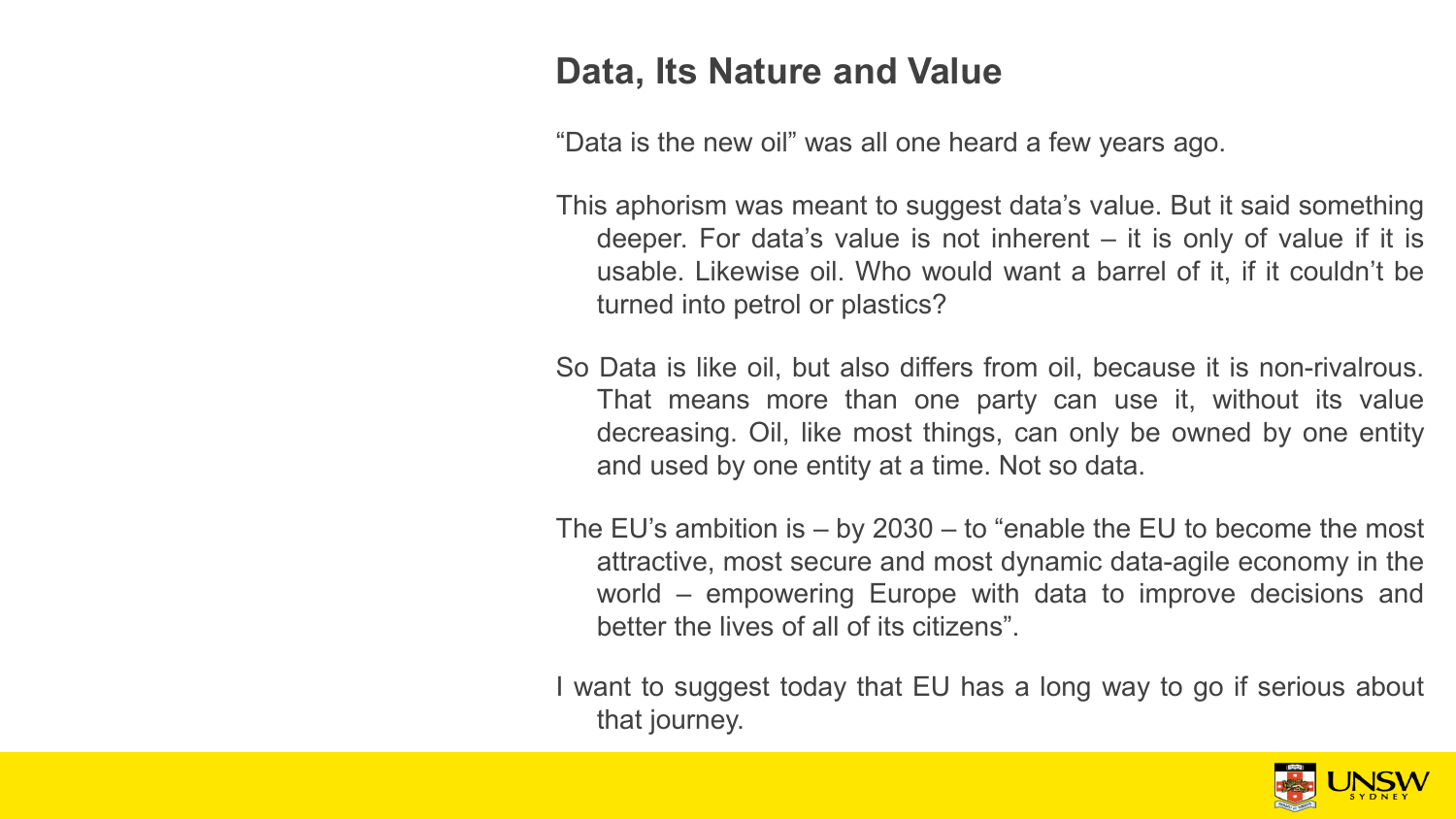### **Open Banking and Open Finance in Europe**

In the EU, data sharing is governed by the *Payment Services Directive (PSD2)* and General Data Protection Regulation (GDPR).

- PSD2 provides a very narrow form of Open Banking, limited to payments accounts and payment services. The UK open banking framework is limited to payments but is being broadened to Open Finance. The EU aims to have an Open Finance framework in place by 2024.
- In Australia Open Banking applied to 29 types of bank accounts (basically all of them) in July 2020. But in Australia, open banking is merely the first step in the Consumer Data Right.
- The CDR was announced in Nov 2017 and enacted in 2019. **CDR is highly ambitious – it aims for economy-wide sharing and standardisation of consumer data.**

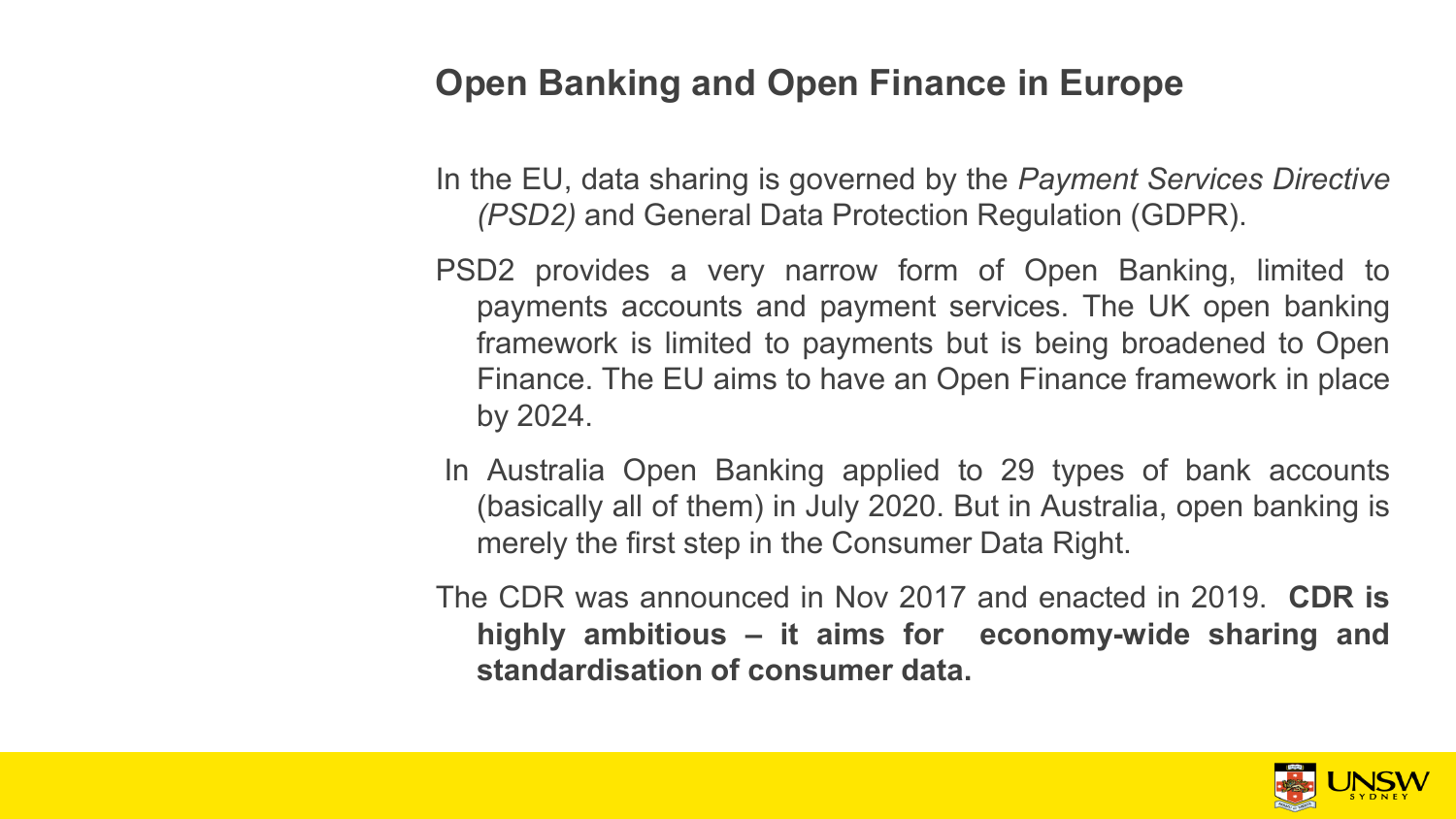### **The Consumer Data Right in Australia**

Data-sharing is now being rolled out in the Energy sector, with Telecommunications next, and the plan after that is Insurance, Pensions, Groceries, etc etc

The ultimate goal is to enable data-sharing in every sector of the economy in which it may offer a benefit --- at the least, every sector in which suppliers are concentrated and competition low (which is most of the Aussie economy).

The animating idea is that consumers are often hesitant to switch providers even when being loyal costs them money.

Research supports this. On a \$1,000,000 mortgage Aussies typically pay some \$4000 p.a. more interest than is needed.

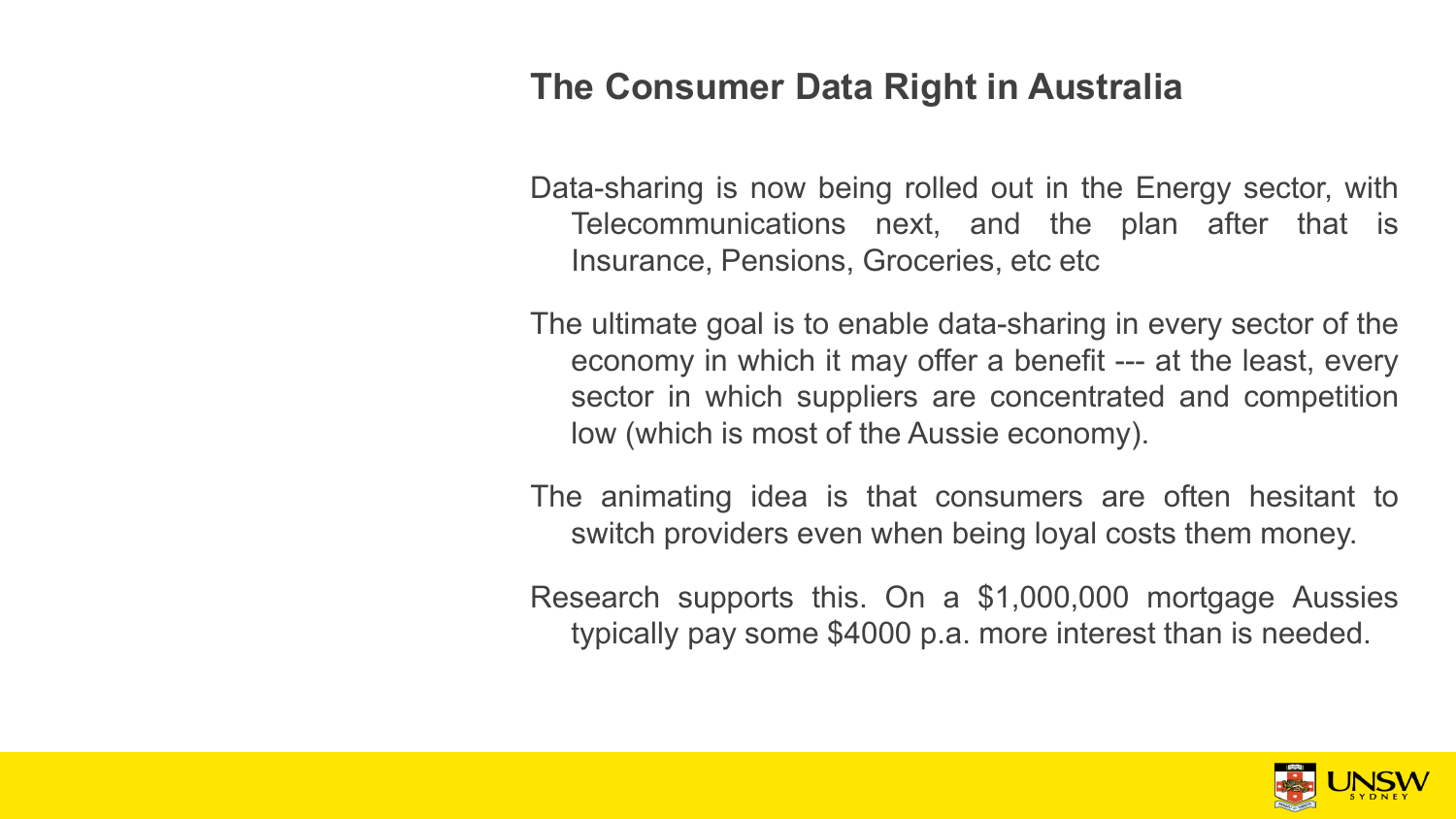## **Lesson 1 – Expand Open Banking to Open Finance**

Europe is currently hobbled by the origins of Open Banking being in PSD2 and the focus on payments.

Every reason that suggest open banking applied to payments information will be a good thing, applies across the board to all of finance.

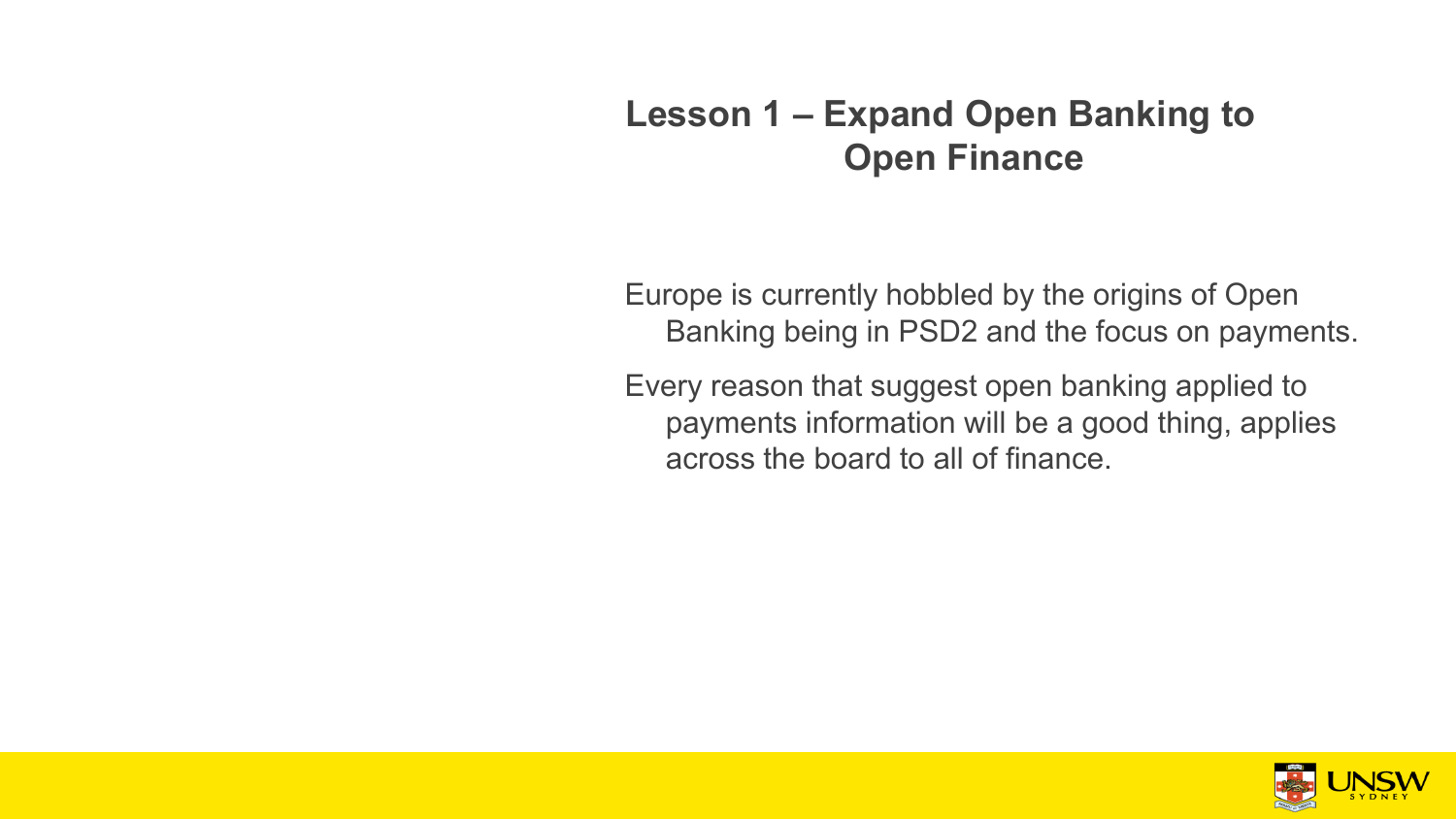## **Lesson 2: Expand Data Sharing Beyond Finance**

Data should not be locked up in one sector, the nature of data is to want to move and dance with other types of data!

Data should influence decision-making in sectors other than that in which it is gathered. E.g., merging banking data with pensions and insurance data offers a richer picture of a consumer's financial circumstances.

Combining financial information with data from other sectors should allow each individual dataset to be more valuable, leading to an outcome that is 'greater than the sum of its parts'.

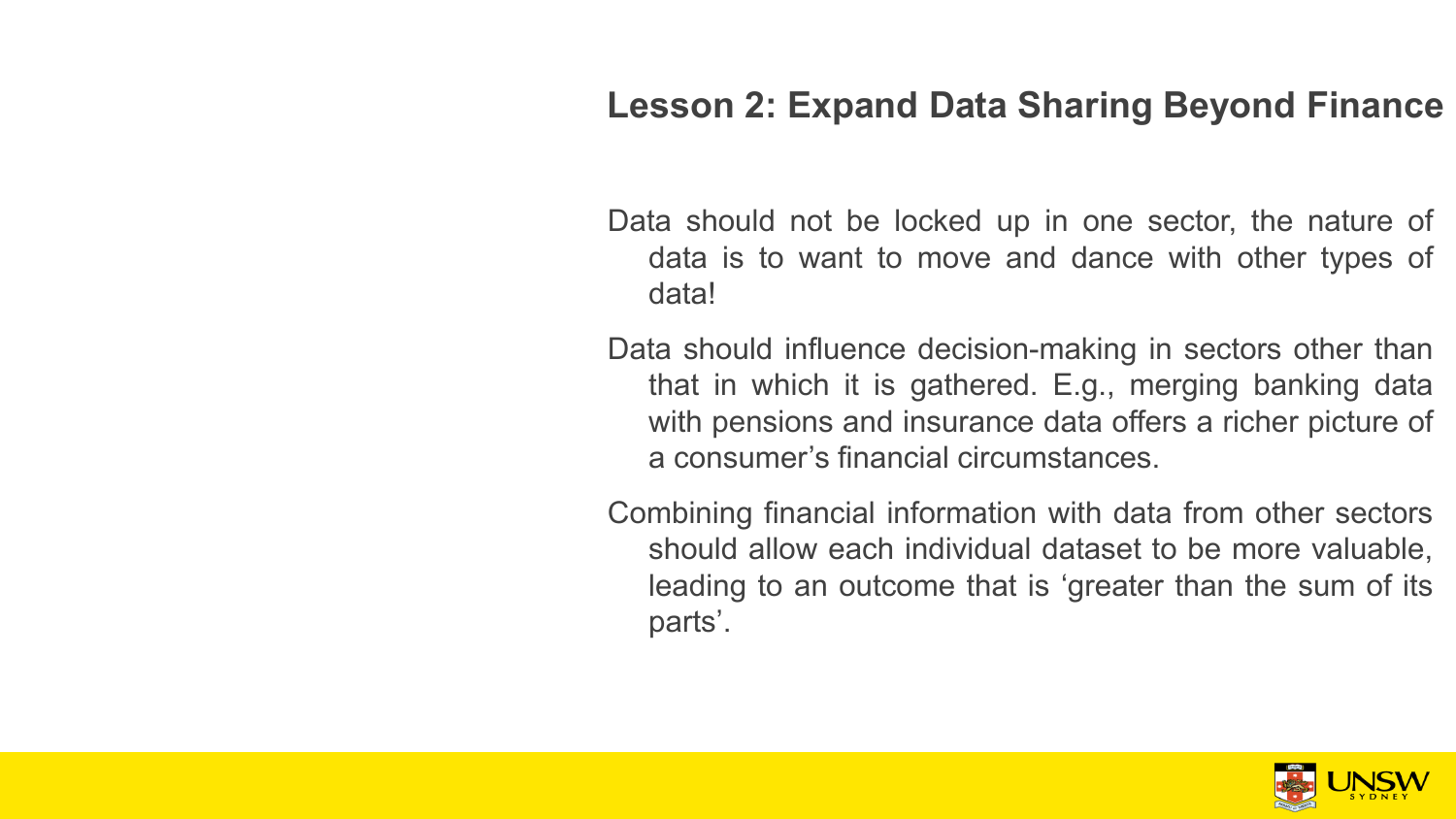# **Lesson 3: A Policy Agency Should Lead**

Cross-sector data-sharing processes should be driven by a policy agency, not a regulator. The design of a radically new system is not merely a regulatory issue

Australia started by giving the job of directing CDR to the ACCC. Early this year we moved it to Treasury.

Rule-making responsibility now lives with Treasury, who are obliged to consult with the other regulators and stakeholders.

This has allowed for a streamlined and unified approach to the development and implementation of CDR policy, rules, and standards.

A regulator was not the right entity to drive such a fundamental re-ordering of the Australian economy.

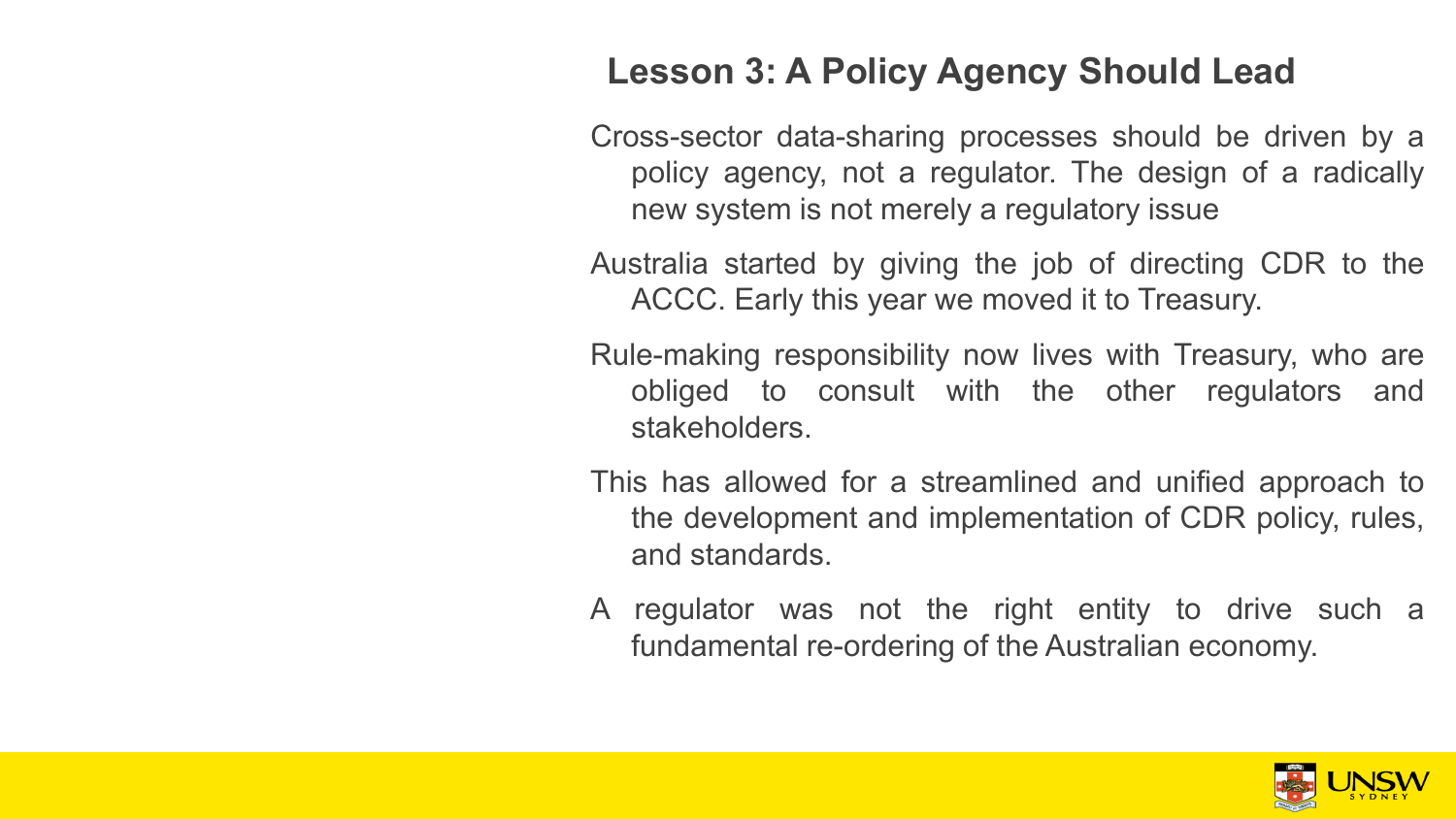## **Lesson 4: Ensure a 'Living Framework'**

Data-sharing frameworks should be 'living', ready to admit their errors and change.

CDR was launched in July 2020, but keeps evolving rapidly. E.g., the Australian Energy Market Operator (AEMO) was initially the designated gateway for energy data. But when this model could not leverage existing National Electricity Market systems, the government, in April 2021, adopted a peer-to-peer (P2P) model with AEMO acting as a 'secondary data holder'.

Australia's aim is to develop a framework that is sufficiently clear, yet not overly detailed, and appropriately favors experimentation over heavy-handed ex ante regulation.

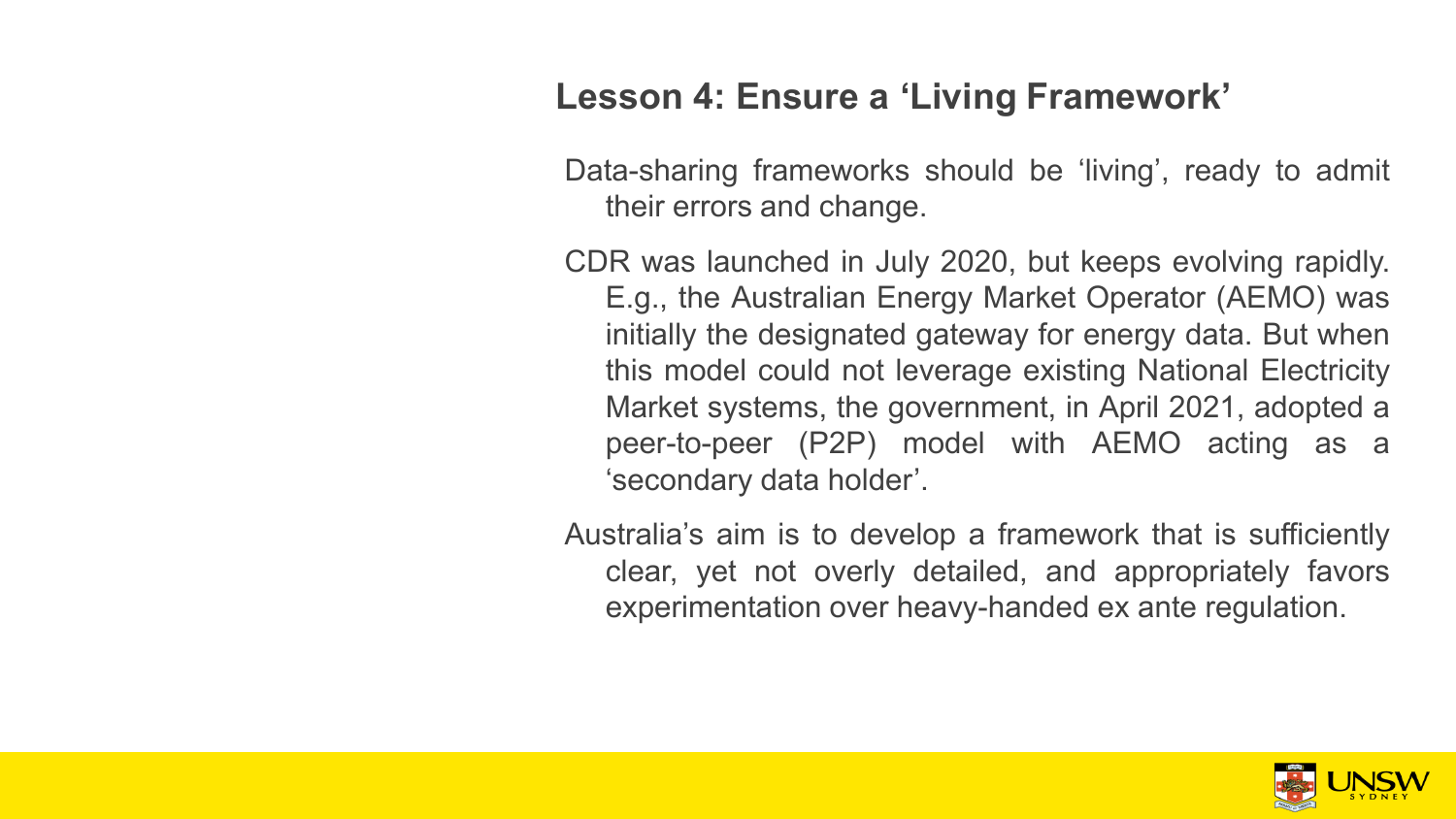## **Lesson 5: Timely Consumer Education**

Consumers are central to data-sharing. They are key to the economy-wide roll out of data-sharing schemes.

Consumer awareness of the aims and goals of CDR in the banking sector in Australia is poor.

Consumer awareness in the UK of open banking is similar, with the FCA engaging in consumer education programs.

Although consumer education should not be the foremost priority in either the UK or the EU today, it cannot be postponed for too long as the framework's success depends significantly on consumer awareness.

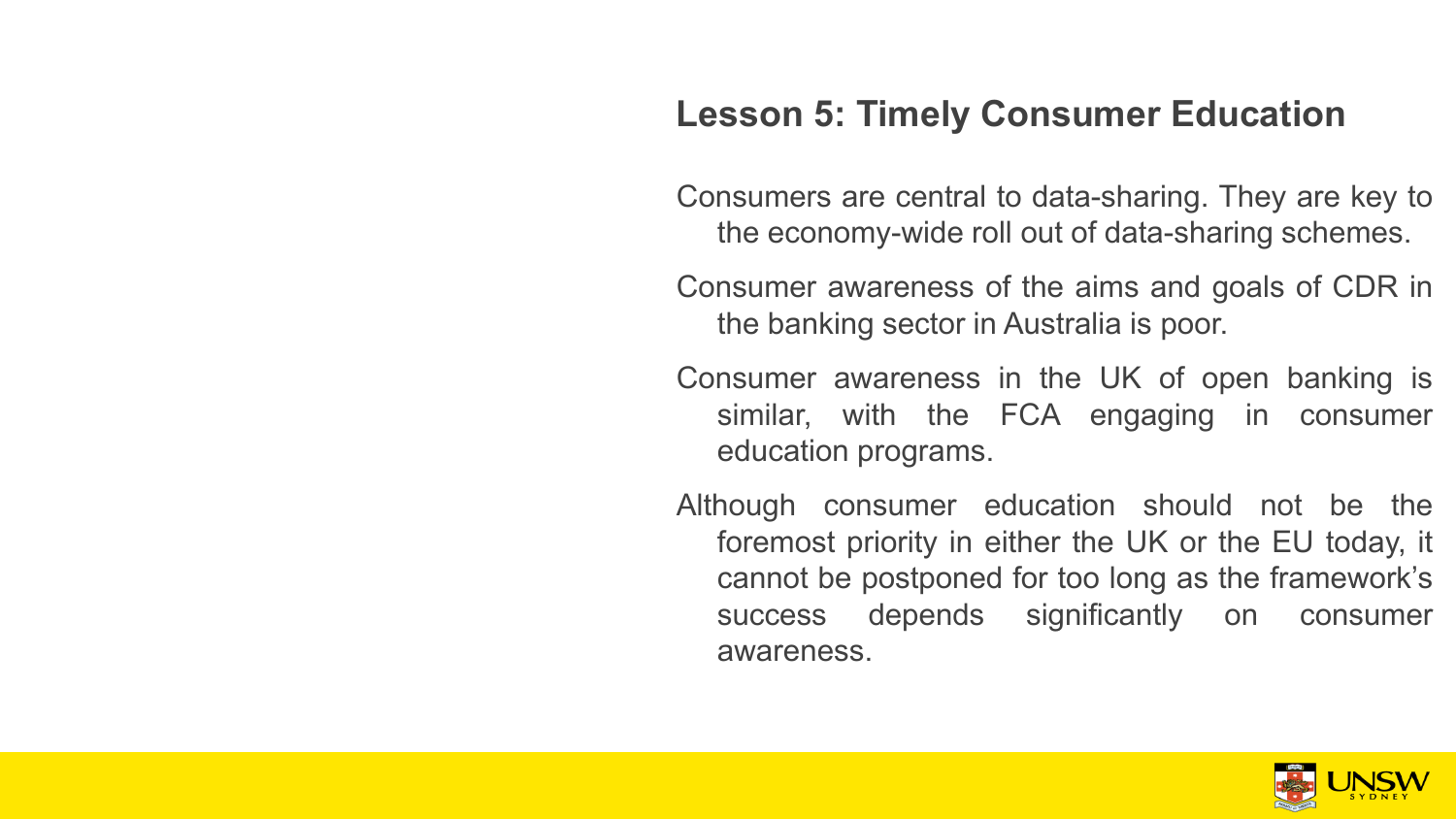#### **Lesson 6: Power of Action Initiation**

Data-sharing can bring back commercial morality, a basic fairness, that modern businesses have put aside

Businesses once thought all customers should be offered the same prices. No longer. In Australia, banks and energy companies routinely offer lower prices to new customers.

Economy-wide data sharing should force providers to treat all customers fairly or risk losing them.

I often get phone calls offering cheaper electricity plans. I don't engage. But with CDR, with one click on a website or email, I will be able to share my data with a new electricity company. They can craft a binding offer for me based on my energy usage. Then with 'action initiation' and one more click, I can accept their offer and change providers.

My current provider won't be able to retain me when I call to cancel the service, by offering cheaper electricity – I will already have changed providers! I'll be gone.